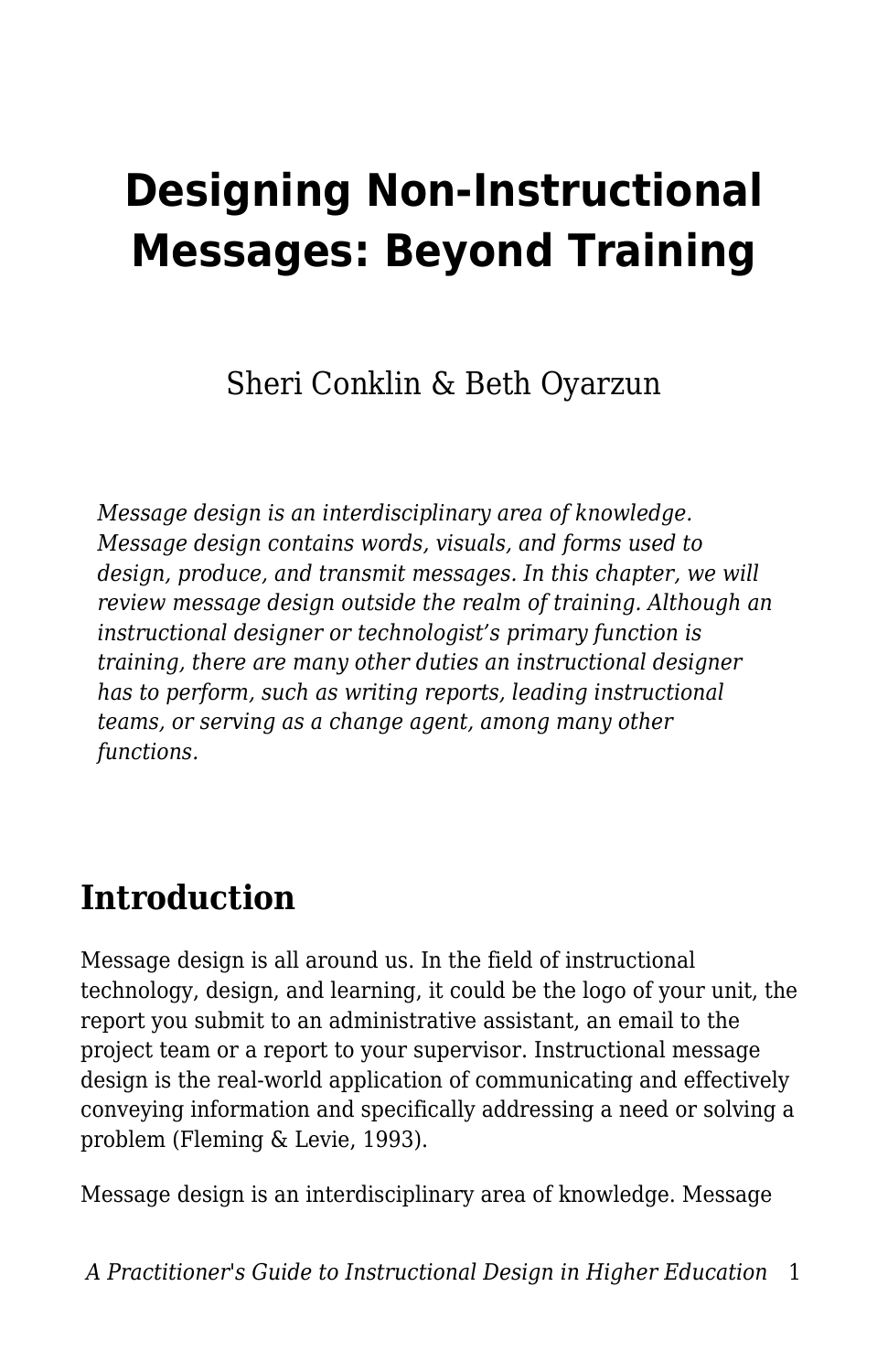design contains words, visuals, and forms used to design, produce, and transmit messages. This field pulls from various disciplines, including cognitive psychology, industrial design, graphic design, instructional design, to name a few. Instructional message design tools and techniques will continue to be a critical aspect of the overall instructional design process. In this chapter, we will review message design outside the realm of training. Although an instructional designer or technologist's primary function is training, there are many other duties an instructional designer has to perform, such as writing reports, leading instructional teams, or serving as a change agent, among many other functions. This chapter will begin with the purpose, then move into various theories, and focus on message design formats with examples. At the end of each section, additional resources will be available.

### **Purpose of Communicating and Reporting**

The purpose of instructional message design goes beyond educational materials; you may be writing an evaluation report from instructional training, writing a quarterly report, creating a job-aid, working with a team to produce a product. All of these scenarios require message design, and all of the scenarios have a different audience. Pettersson (2012) summarized the definition of a message as "information content conveyed from a sender to a receiver in a single context on one occasion." (p. 3). The idea is to design, transmit, and interpret messages. It is the use of learning theories to communicate information using technology effectively. We will discuss some of the theories: gestalt, cognitive load, multimedia, and the IDEA model for message design.

#### **Audience for Communicating and Reporting**

As a beginner or seasoned instructional designer, you are aware of identifying your stakeholders. The same holds for creating compelling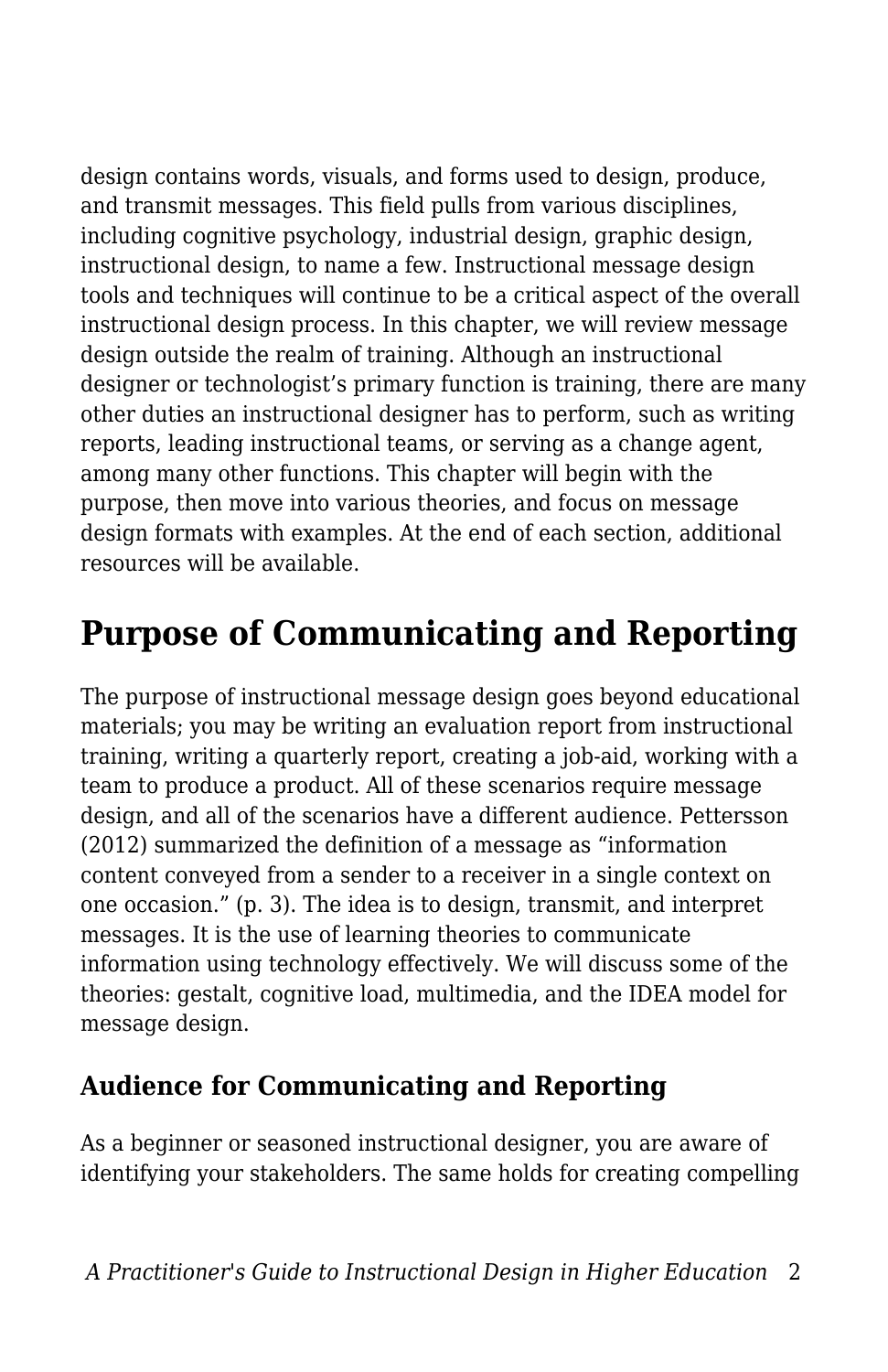messages. By considering your audience or your stakeholder group. Consider the following questions:

- 1. Who are the individuals or groups that would benefit from this knowledge?
- 2. What purpose is the communication meant to serve?
- 3. When is the best time for this communication?
- 4. What format is best to use, given the purpose, the audience, and the timing?

Often we think of our audience as 'the learner,' but you need to remember there are a variety of audiences. You may be working with upper administration (report), with other instructional designers (communicating progress messages on a product), with graphic designers, customers, administrative staff, etc. Our audience is not always 'the learner'; therefore, just as you conduct analysis, you need to perform a stakeholder or audience analysis.

# **Theories for Message Design**

### **Gestalt Theory**

Gestalt is German for 'shape' or 'form,' yet a better definition, according to Kanizca (1979), is 'organized structure' (p. 56). This theory, based on psychology, states that a user sees whole images, not just parts. The main focus of the theory is grouping. Gestalt theory has evolved and contains four main principles: closure, contiguity, similarity, and proximity.

Closure is the ability to ensure the audience perceives they are receiving the whole message. For example, a closed shape seems complete, but a shape that lacks closure may make the reader feel like they have missed something. One method for implementing closure is the use of a frame around the text. Gestalt law of contiguity states that people tend to continue shapes beyond their ending points. If you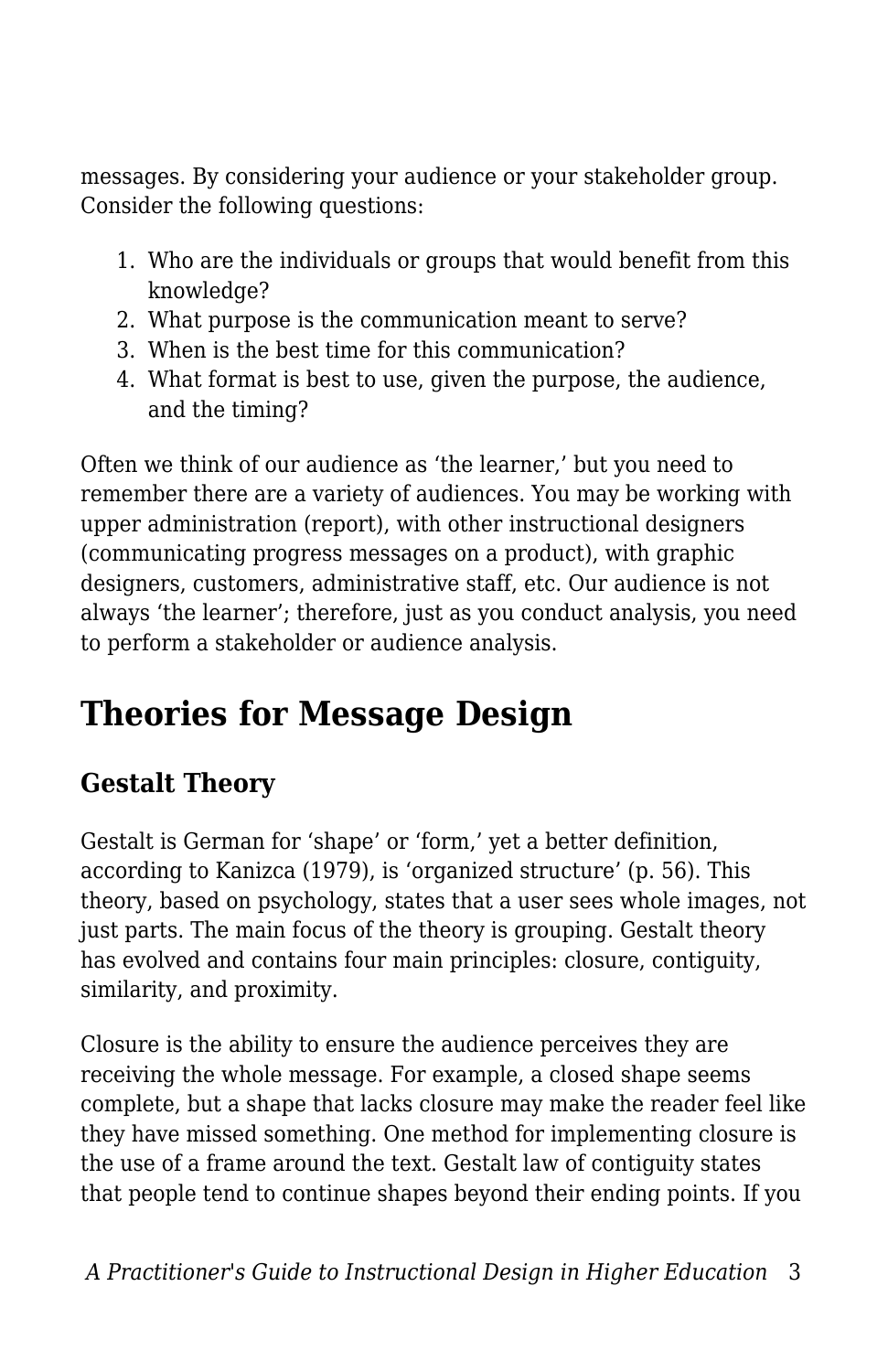use an arrow, the reader will continue their view in the arrow's direction. In Gestalt's law, objects that seem similar will be grouped in the viewer's mind. Examples of similar objects could be style, location, size, color, etc. Changes in text and font should be kept to a minimum as the reader may view font/text changes as the meaning of the text changes. The principle of proximity states that objects that are close to one another appear to form groups. For example, if you apply the principle of closure with text in a box, but it is not aligned to the referencing figure, the reader may *not* group the image and text when they should. The primary goal is to encourage the brain to see the whole and the parts that make up the whole (Moore & Fitz, 1993).

Notice in Figure 1, the author used the closure principle by enclosing each step in a text box. They also used similarity by grouping the text boxes by color, which denotes a timeframe. They also used the principle of contiguity to keep the reader moving through each text box by inserting an arrow. Notice there is a clear separation of the arrow from the text boxes. This is important as it assists with the flow of the eye. Finally, the author used proximity by placing a representative icon or logo associated with the text in the box. Remember, when developing reports or creating messages to inform users of an upcoming event, you want to engage the audience.

#### **Figure 1.**

Infographic with Gestalt principles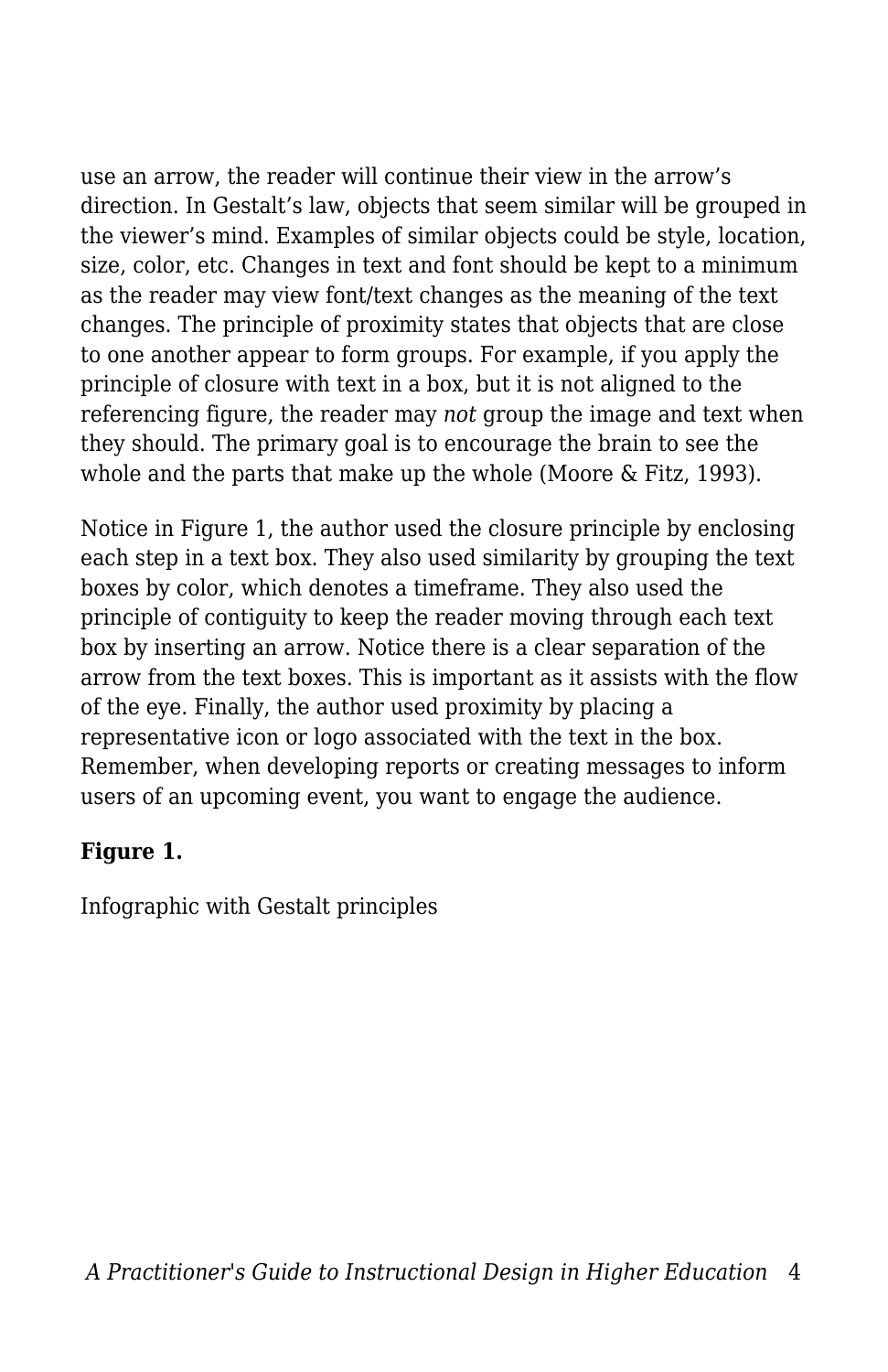

Infographic describing Gestalt principles

Adapted from Path to Purchase Beauty Journey (2021).

#### **Additional Resource**

[7 Gestalt principles of visual perception: cognitive psychology for UX](https://www.usertesting.com/blog/gestalt-principles) (2021)

#### **Cognitive Load Theory**

When communicating any message, consider the cognitive load of the intended receiver. Cognitive load refers to the amount of information a person can hold in working memory. Developed by Sweller (1988)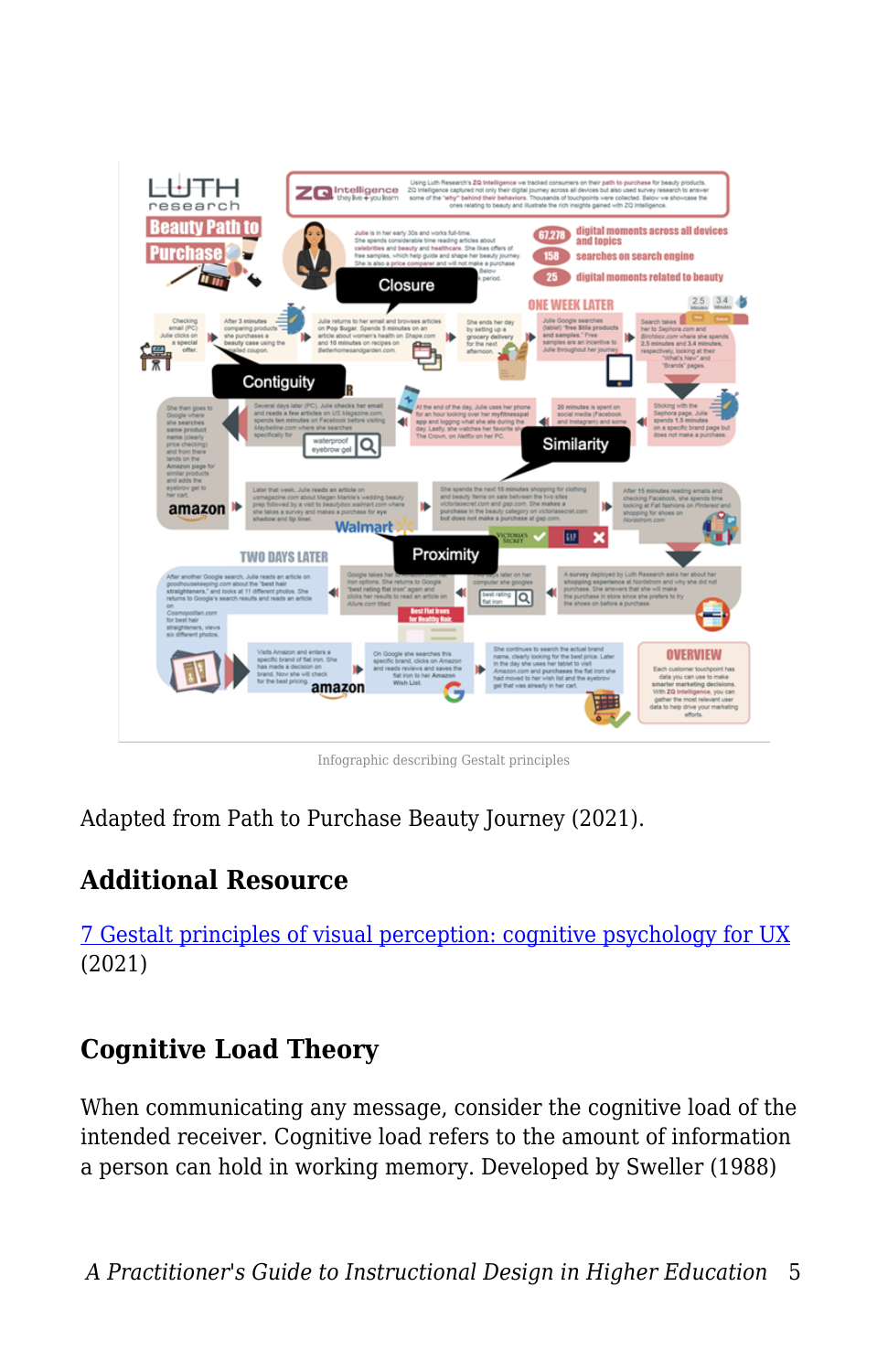and based on Miller's (1956) information processing research, cognitive load theory comprises three types: intrinsic, extraneous, and germane (Figure 2). Intrinsic cognitive load refers to the material's inherent difficulty, whereas extraneous cognitive load refers to elements that distract from the material and hinder information processing. Germane cognitive load refers to the elements that aid in processing the information presented, such as schemas' development. Background knowledge and expertise affect the intrinsic cognitive load, whereas message design can affect the extraneous and germane loads. As an instructional designer, you want to focus on germane cognitive load processes and reducing extraneous cognitive load. For message design, this means the ease with which information can be processed. As Morrison et al. (2019) stated, the goal of effective message design is to "…create an appropriate interface between the instructional materials and the learner" (p. 165).

There are four suggested principles to reduce a learner's cognitive load.

- Use worked examples which is a step-by-step demonstration
- Integrate multiple sources of information
- Remove repetitive or extraneous information
- Using auditory as well as visual information

#### **Figure 2.**

*Types of Cognitive Load*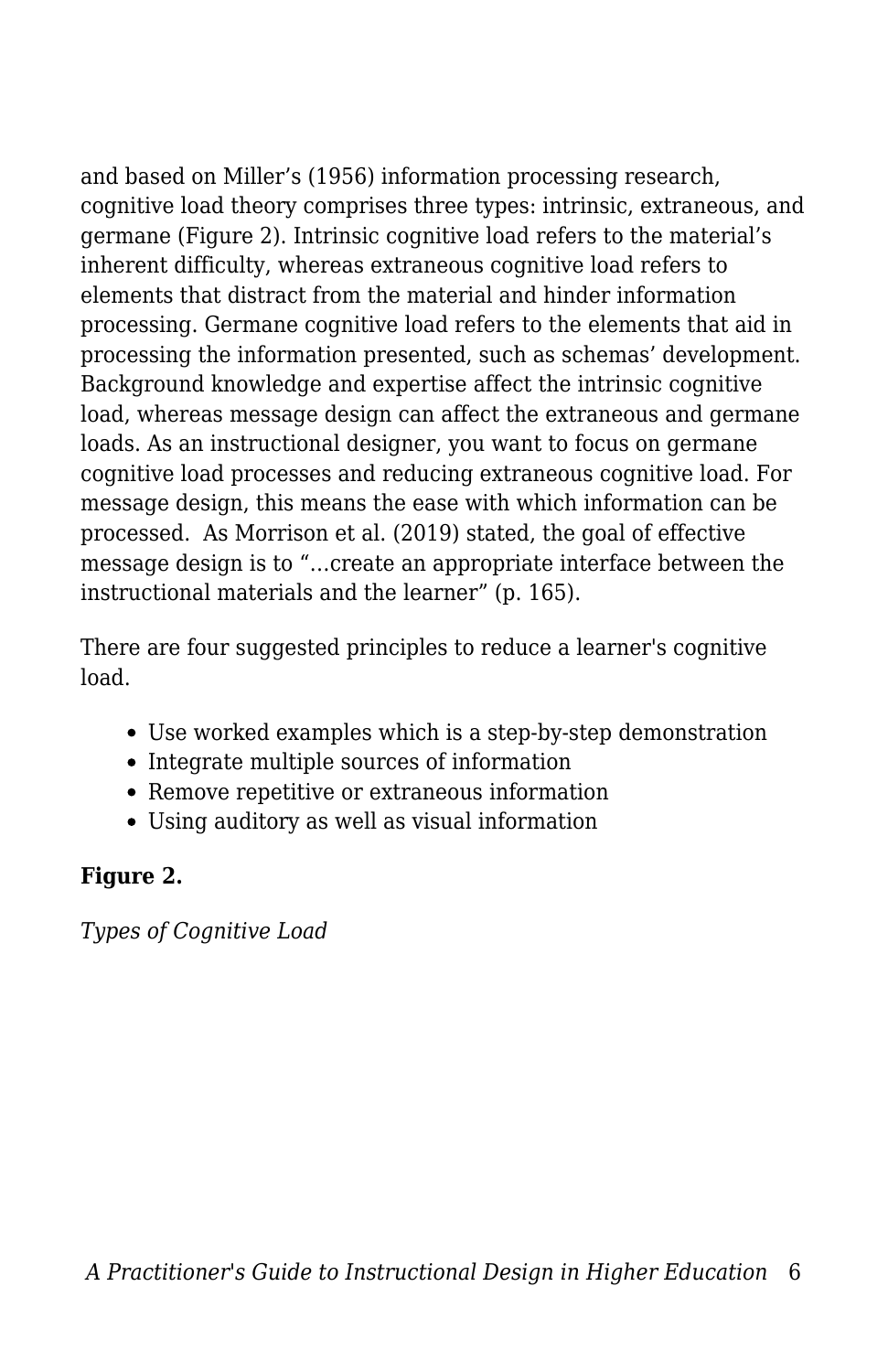

Picture highlighting the types of cognitive load

Adapted from @mcdreeamie accessed at [Compute Thought Blog](https://computethought.blog/2020/05/18/cognitive-load-and-coding/)

#### **Additional Resource**

[Infographic explaining all the Cognitive load effects \(](https://teachinghow2s.com/faq/cognitive-load-theory)Sweller, Ayers, Slava, & Kalyuga, 2011)

#### **Multimedia Learning Theory**

Mayer's multimedia principles (2001) build upon the cognitive load theory and guide designing visual messages. There are 12 principles: coherence, signaling, redundancy, spatial, temporal, segmenting, pretraining, modality, multimedia, personalization, voice, and image (see Table 1). Taking these concepts into account when designing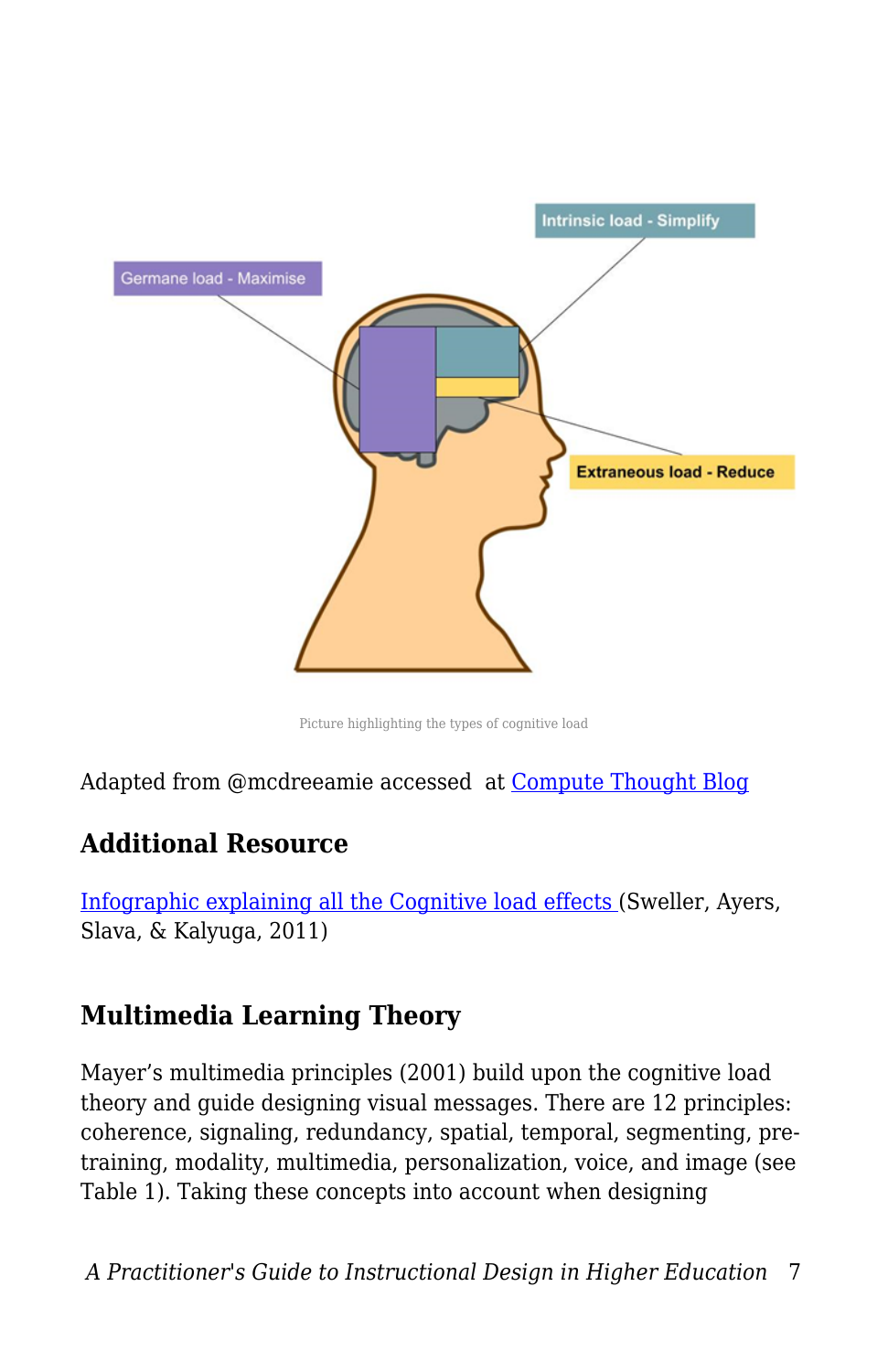messages containing multimedia can increase the likelihood that the message is better received, thus reducing the receiver's cognitive load.

#### **Table 1**

*Mayer's multimedia principles with descriptions and example*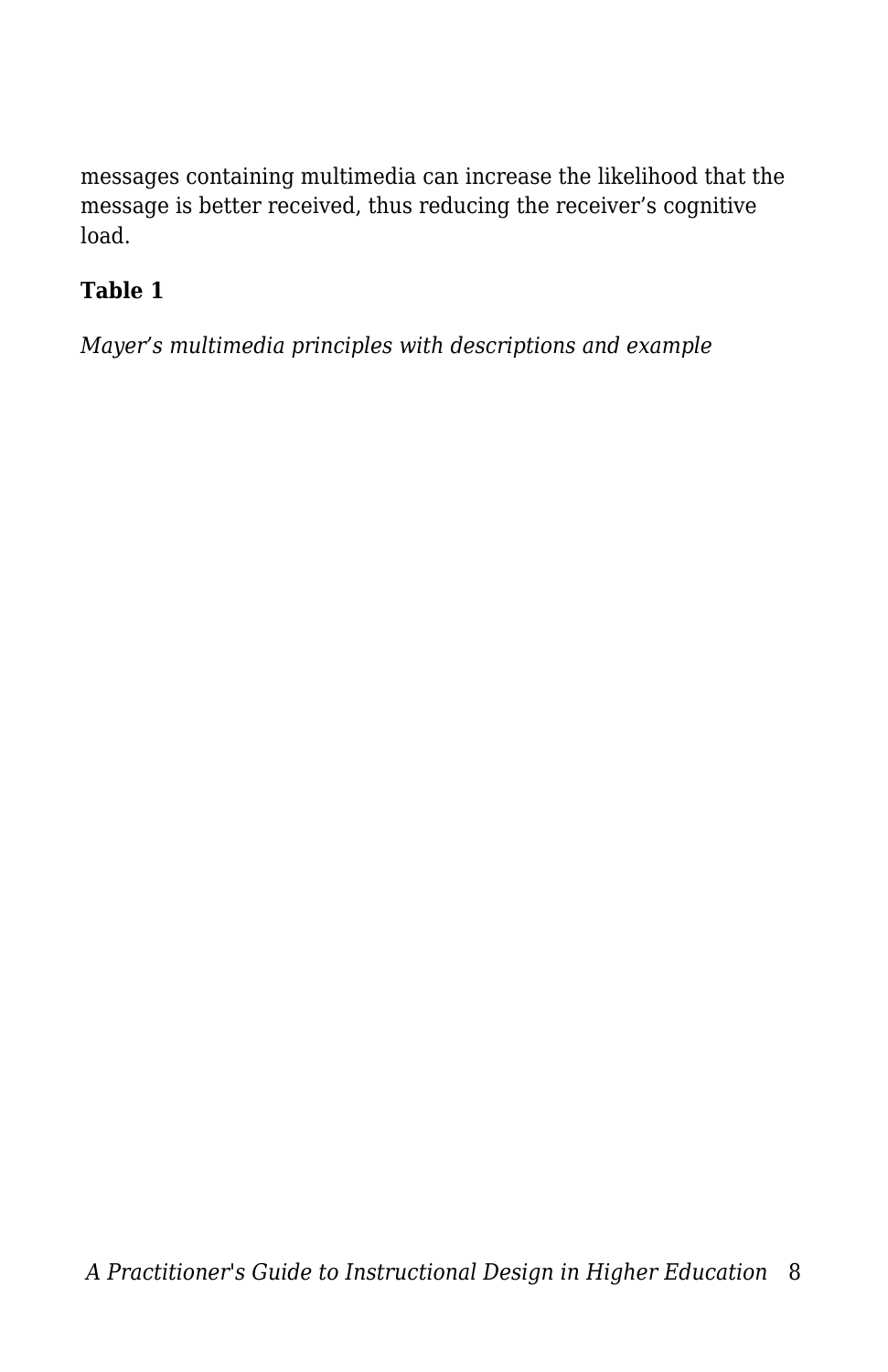| Principle                               | <b>Description</b>                                                                | <b>Example</b>                                                                                          |
|-----------------------------------------|-----------------------------------------------------------------------------------|---------------------------------------------------------------------------------------------------------|
| Coherence Principle                     | Remove extraneous information                                                     | Here only pictures and a single word represent the life cycle of a<br>butterfly.                        |
|                                         |                                                                                   |                                                                                                         |
|                                         |                                                                                   |                                                                                                         |
| <b>Signaling Principle</b>              | Add cues to highlight material                                                    | In the image above the light arrow behind the image cues the viewer<br>where the cycle begins and ends. |
| Redundancy Principle                    | Use narration and graphics rather<br>than narration and text                      | <b>Example Video</b>                                                                                    |
| Spatial Contiguity<br>Principle         | Present corresponding words and<br>images close together rather than far<br>apart | 4-5 day<br>Eac                                                                                          |
|                                         |                                                                                   | $1-30$<br>day<br><b>Life Cvcle</b>                                                                      |
|                                         |                                                                                   | Chrysall<br>12-16 days                                                                                  |
| <b>Temporal Contiguity</b><br>Principle | Present words and pictures<br>simultaneously                                      | <b>Example Video</b>                                                                                    |
| <b>Segmenting Principle</b>             | Separate multimedia into chunks                                                   | <b>Example Video</b>                                                                                    |
| Pre-training Principle                  | Ensure viewers understand main<br>concepts                                        | <b>Example Video</b>                                                                                    |
| Modality Principle                      | Use graphics and narrations rather<br>than animation and text                     | <b>High Cognitive Load</b><br><b>Low Cognitive Load</b><br>video<br>video<br>written<br>spoken          |
| Multimedia Principle                    | Use words with pictures instead of just<br>words                                  | words<br>> learning<br>Å                                                                                |
| Personalization principle               | Use conversational language instead<br>of formal language                         | 10 Personalizati                                                                                        |
|                                         |                                                                                   |                                                                                                         |
| Voice principle                         | Use a friendly human voice rather<br>than a robotic voice                         | <b>Voice Principle</b>                                                                                  |
| Image principle                         | The narrator does not have to appear<br>on the screen                             | <b>Non-Example Video</b>                                                                                |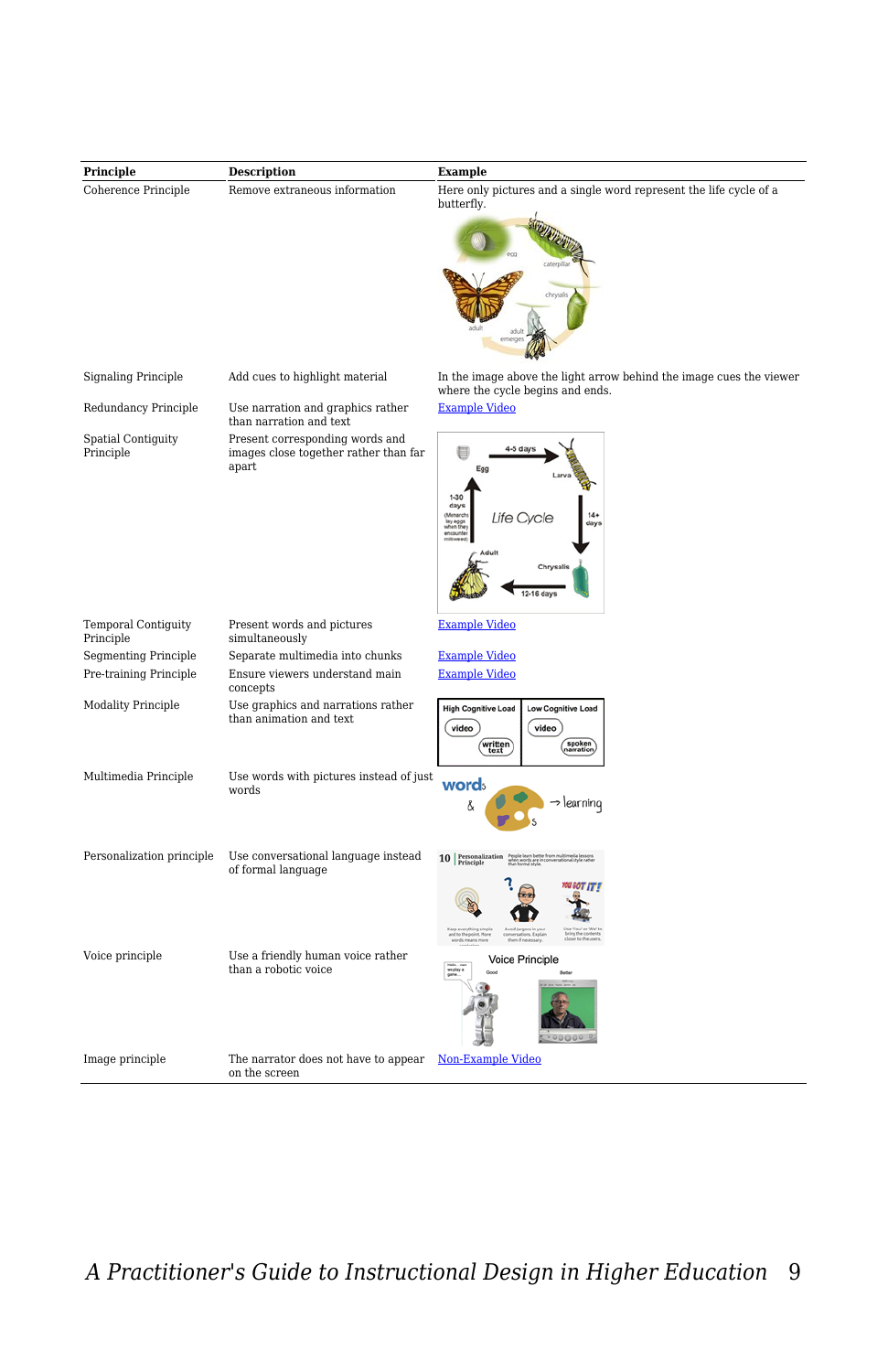### **Additional Examples**

[How to use Mayer's Multimedia Principles \(D](https://waterbearlearning.com/mayers-principles-multimedia-learning/)eBell, 2020)

[Video of examples and non-examples \(](https://www.youtube.com/watch?v=7QnGHXBMNKg)Profoyarzun, 2020)

IDEA Model for Message Design

The IDEA model for message design is a generalizable framework for quickly developing effective messages. IDEA stands for internalization, distribution, explanation, and action (Figure 3).

#### **Figure 3.**

*The IDEA Model adapted from Sellnow et al., (2017)*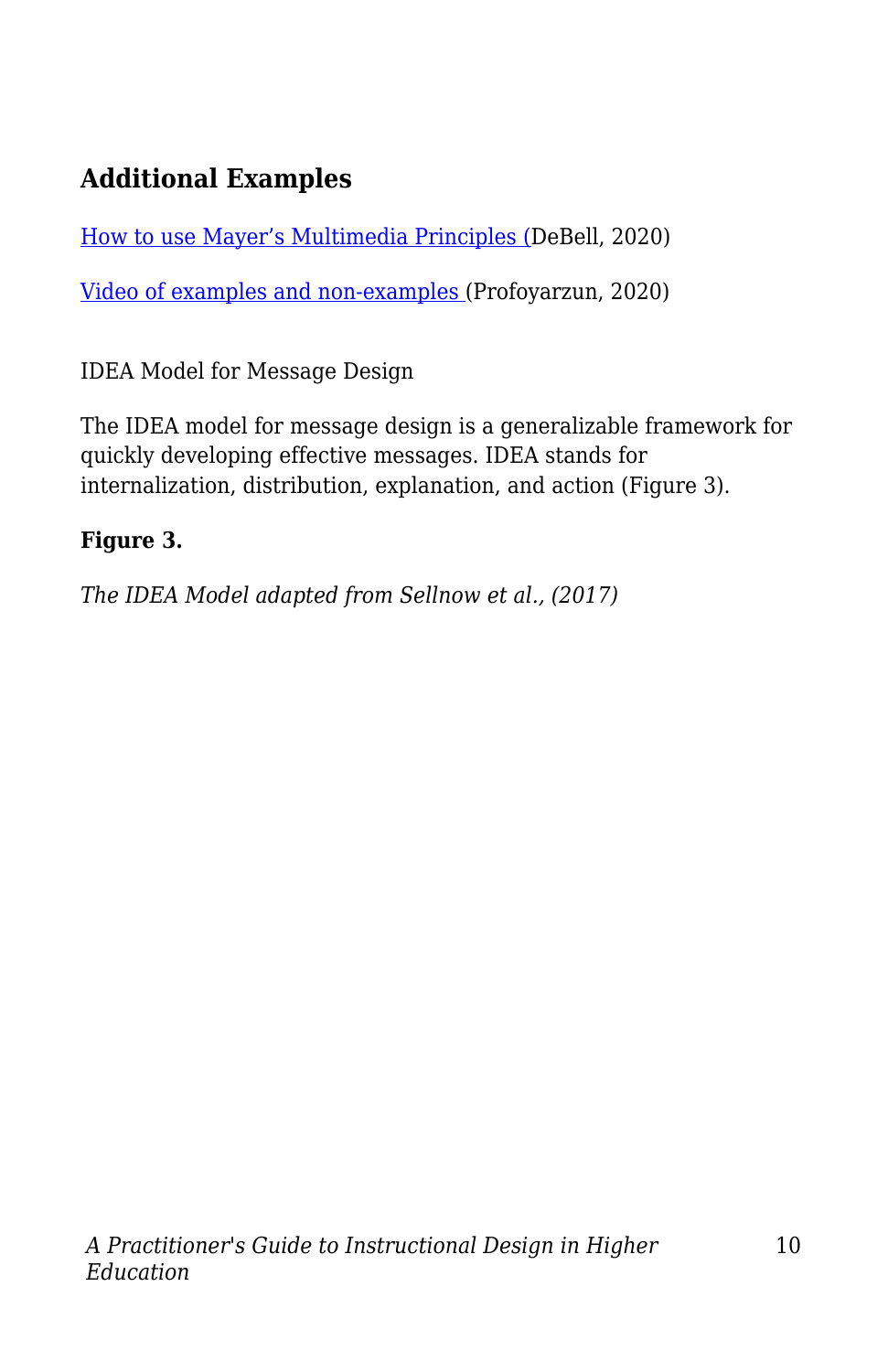

Picture of the IDEA Model

This model is typically applied to crises to enable quick and compelling messaging. The model can also be used for message design as communication extends well beyond the classroom walls (Sellnow et al., 2015). For example, working on a project with a team, you may need to have the team take action based on new information from the sponsor or client. This model states you must address internalization, explanation, and action. See the following questions for each (Table 2):

#### **Table 2**

*Principles of IDEA model with questions*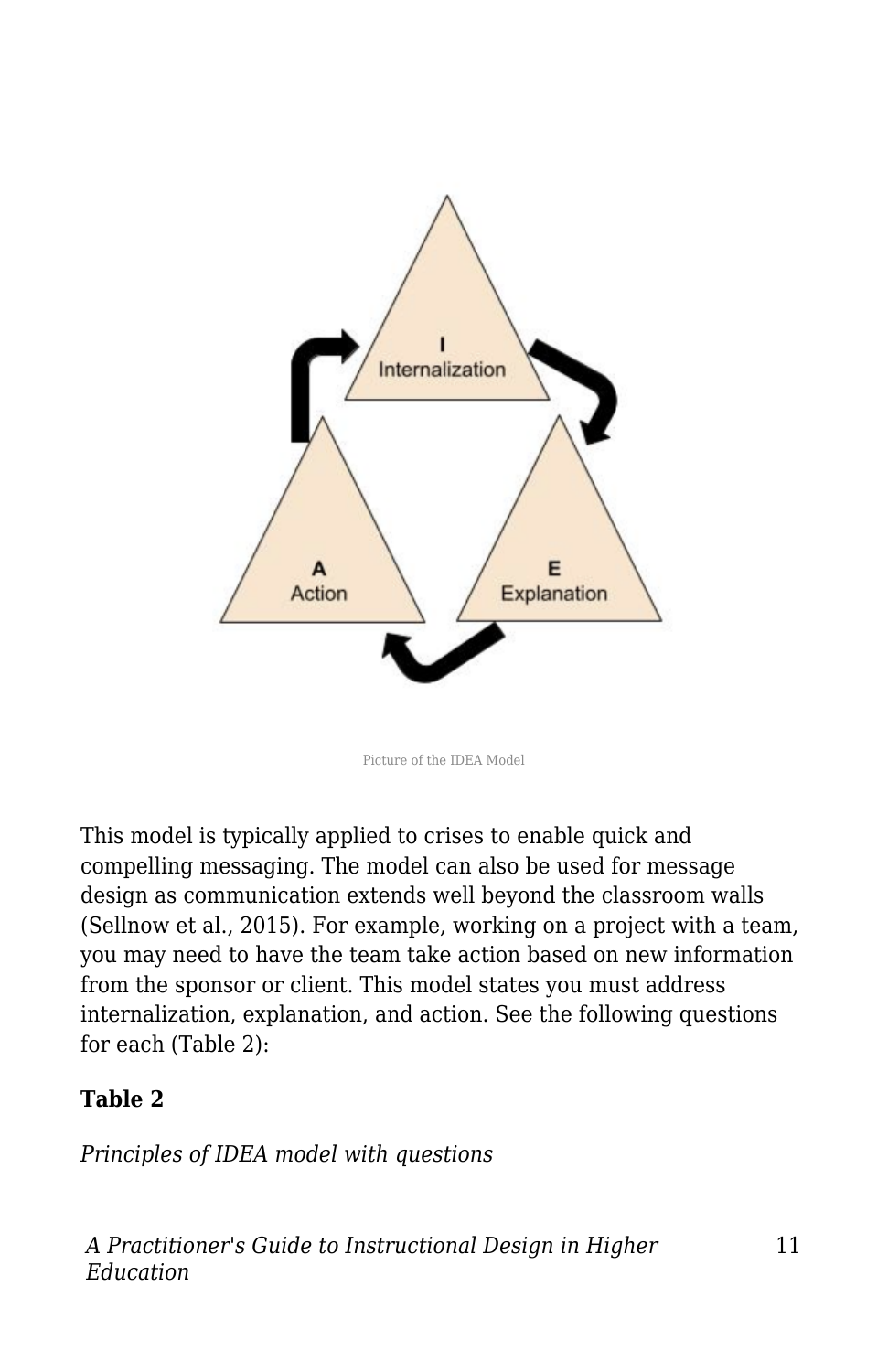| Principle              | <b>Ouestion</b>                                                             |  |
|------------------------|-----------------------------------------------------------------------------|--|
| <b>Internalization</b> | How am I and others affected (or potentially affected), and to what degree? |  |
| <b>Distribution</b>    | Who needs to receive this message?                                          |  |
| <b>Explanation</b>     | What is happening, why, and what should the response be?                    |  |
| <b>Action</b>          | What specific actions should I take?                                        |  |

Overall, you want the receivers to be motivated to attend to the message. The explanation needs to be honest and accurate as well as concise. Finally, be direct with the actions that need to be taken. Although this type of message is a non-instructional message, these techniques may assist with a quick turnaround time for the desired action required when communicating with a team or administration.

#### **Message Formats**

Above, we have discussed a variety of theories to apply when employing message design. This section will focus on the practical aspects of visuals and videos.

#### **Text**

A majority of messages use text to convey a message. Text is the written words, whereas typology is the study, design, and application of text and fonts (Lohr, 2008). You want to consider the length and modality of the message. For example, you may want to use Helvetica (sans serif) for short texts and New Times Roman (serif font) for longer texts. However, Rello and Baeza-Yates (2013) found that people with dyslexia preferred Helvetica overall for reading ease. Altogether, avoid cursive fonts as it is more difficult for readability.

#### **Videos**

When using video format, be concise with your presentation. Fishman (2016) stated there is a steep drop-off in the engagement of videos between two and three minutes. However, viewer dropoff depends on the content of the video. Conducting a learner and content analysis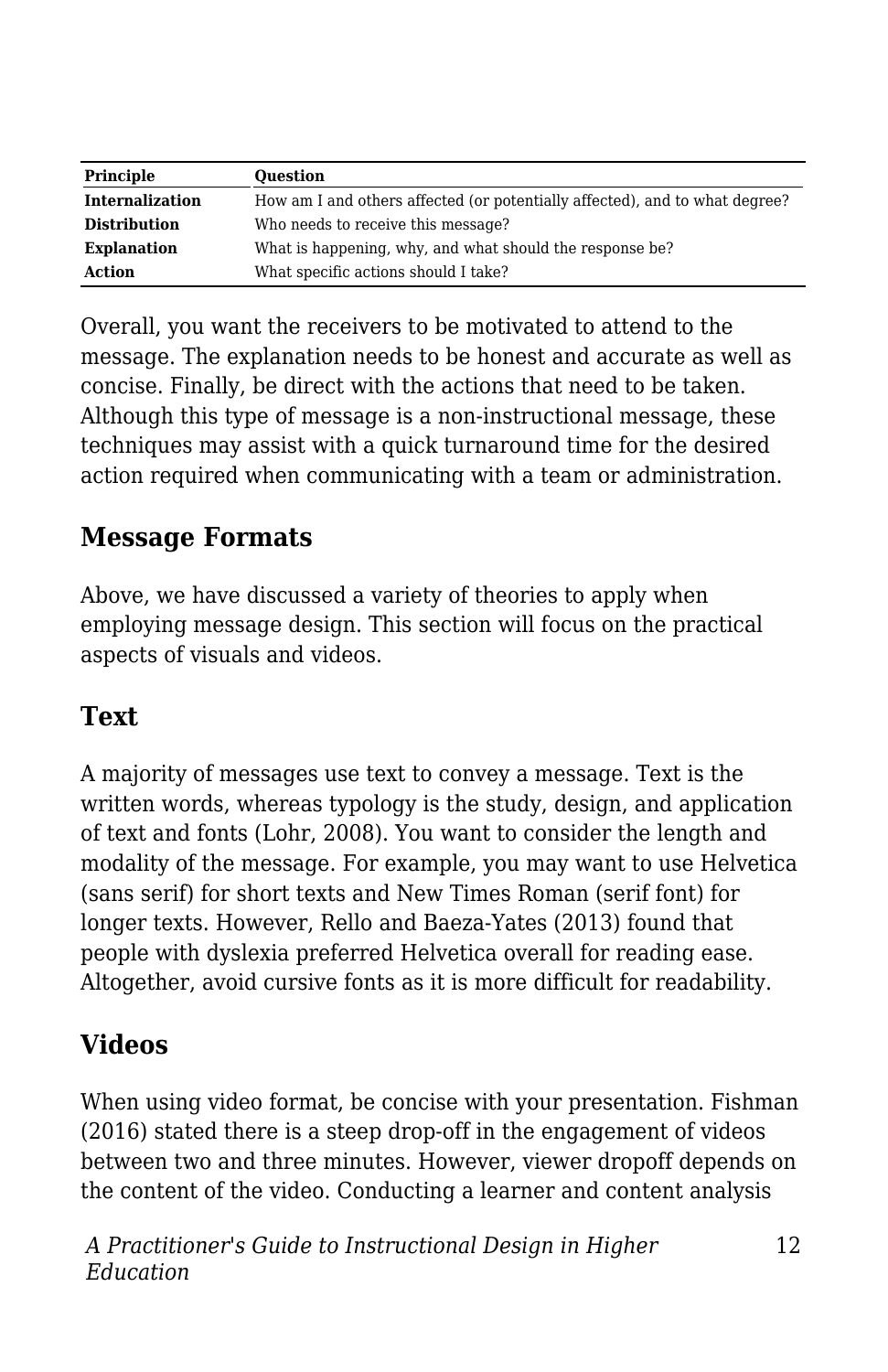can help guide decisions as to optimal length. Van der Meij and van der Meij (2013) provided eight guidelines for developing effective instructional videos.

1) Provide easy access - Embed videos instead of linking or providing files

2) Use animation with narration

3) Use functional interactivity (provide learner controls) - This allows the viewer to resize the video, control captions, control speed, pause, and see duration.

4) Preview the task - This allows the viewer to see what will be demonstrated early in the video before going through the tasks stepby-step.

5) Provide procedural rather than contextual information - This helps the viewers repeat the information presented.

6) Made task clear and straightforward - Provide cues such as numbers or steps in the procedure and keep narration clear and to the point.

7) Keep videos short - Video engagement online drops off fast. Don't put in a long introduction. Jump right into the instruction and finish as quickly as possible.

8) Strengthen demonstration with practice - Build in pause points to allow for practice.

Applying these principles along with systematic planning will ensure your instructional videos deliver the message in a concise way to the intended audience.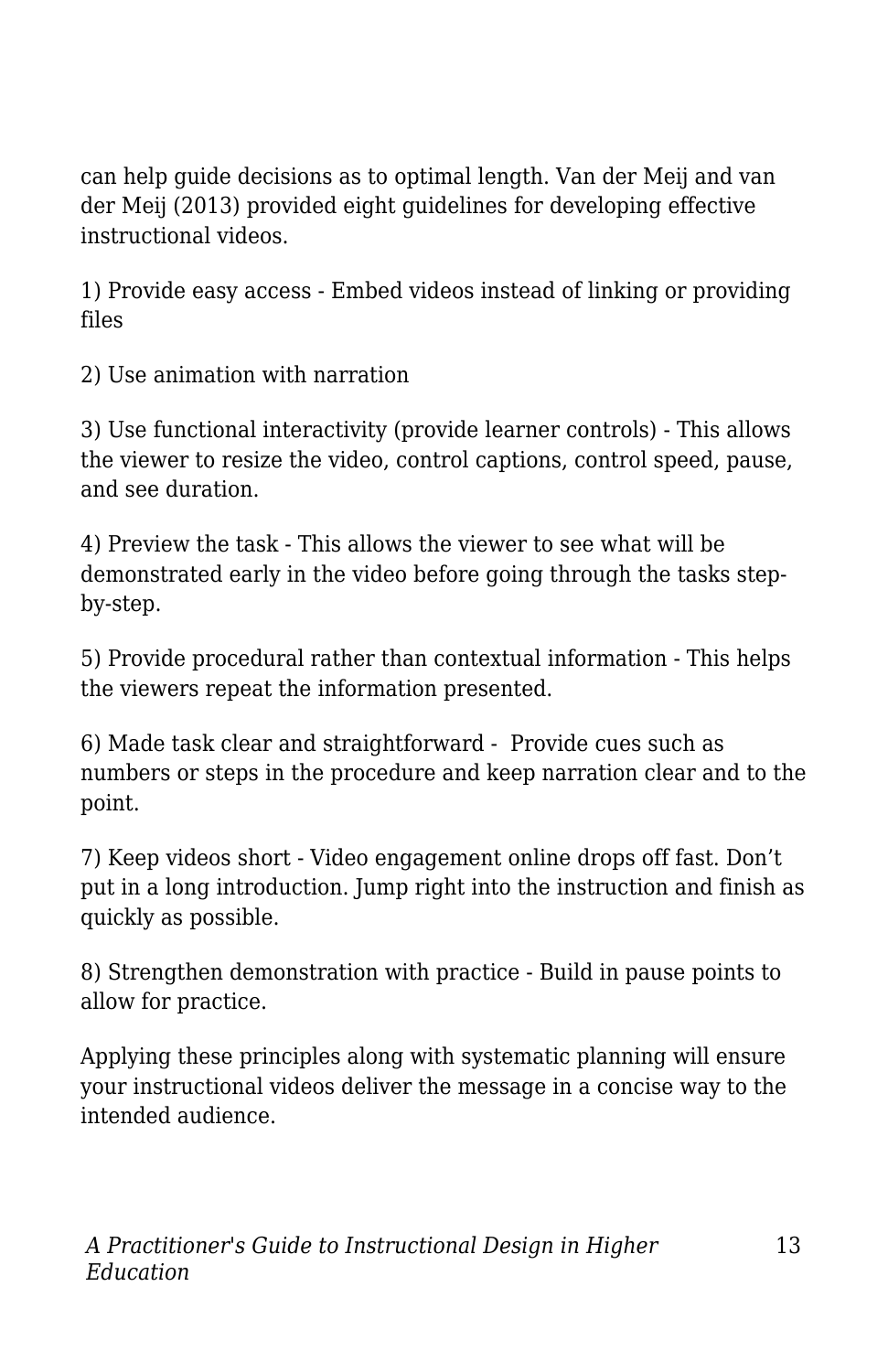### **Additional Guidelines and Examples**

[Video Behaviors and UX guidelines](https://www.nngroup.com/articles/instructional-video-guidelines/) (Nielsen Norman Group, 2019)

[A non-example from the 90s](https://www.youtube.com/watch?v=1npzZu83AfU&t=18s) (Mycommercials, 2009)

[A good video example](https://www.youtube.com/watch?v=VIJlRXMfW50&t=140s) (Pagliacci Pizza, 2013)

#### **Development Tools**

Designing non-instructional messages are an essential part of ID roles, as we have discussed in this chapter. However, once you have created the message, it is helpful to have some quality technology tools to bring the message to life. Here is a list of some tools you may find helpful.

#### **Development Tools**

[Canva](https://www.canva.com/) - Graphic Design (free or premium subscription)

[Camtasia/SnagIt](https://www.techsmith.com/video-editor.html) - Screencast recording and video editing (cost approximately \$275 for both)

[Adobe Spark](https://www.adobe.com/express/) - Graphic and short video (cost roughly \$10/month)

[Animaker](https://www.animaker.com/) - Animated video creation (free or premium subscription)

[Vyond](https://www.vyond.com/) - Animated Video Creation (\$49/month)

[Colors](https://coolors.co/) - Color Scheme generator (free)

[Color Hunter](http://www.colorhunter.com/) - Create color palettes from images

[Unsplash](https://unsplash.com/) - Free high quality, and high-resolution photographs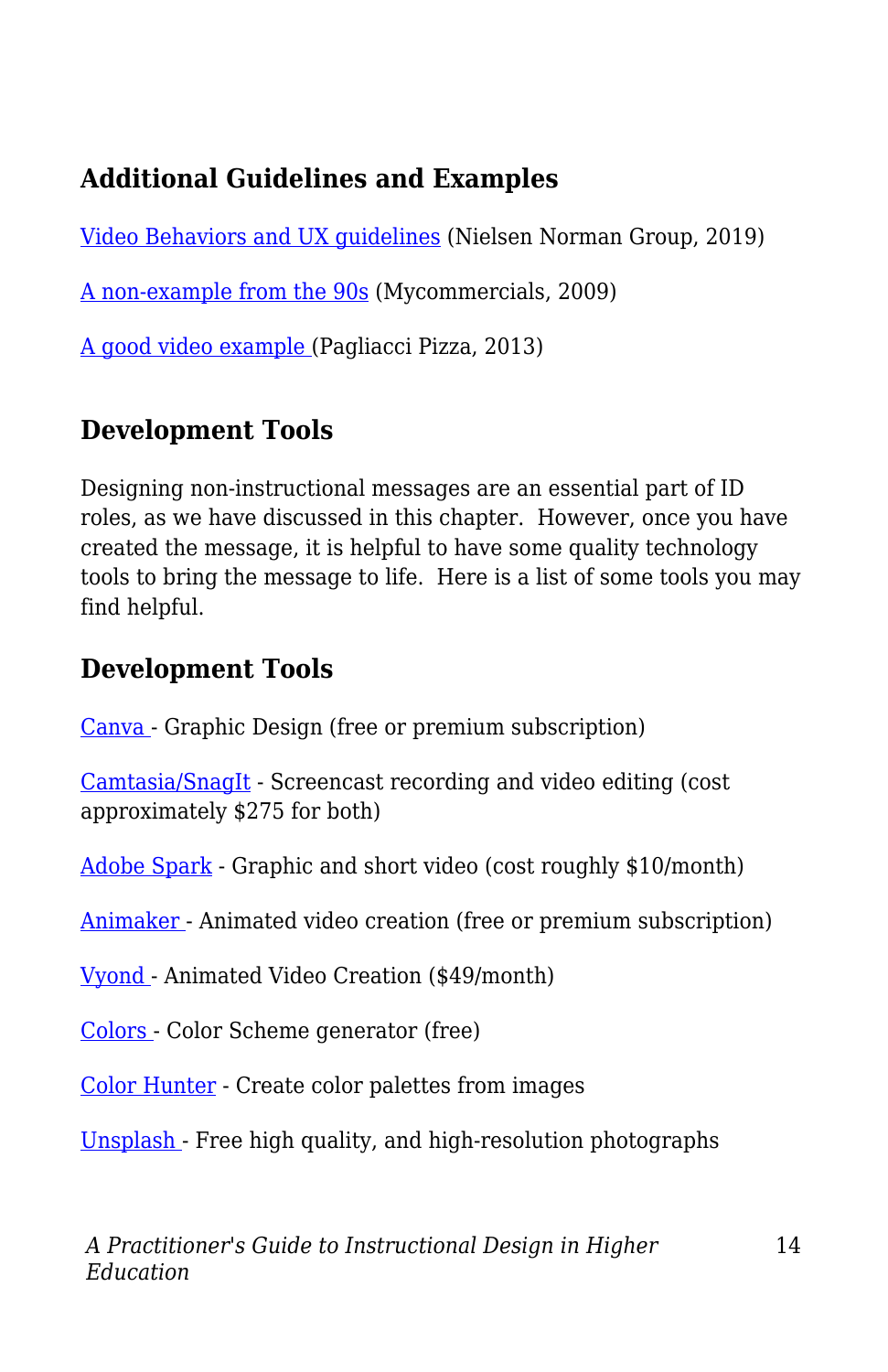# **Conclusions**

These are only some of the many learning theories and applications of message design and how they can be applied to non-instructional environments. Although many employers may not ask for message design, they want people who know the principles and theories surrounding message design, such as multimedia principles and cognitive load theory. Remember, when designing and developing the message, you also need to consider the message's audience and modality. Will this be sent via social media, virtual reality, mobile devices, etc? Optimize message design through evidence-based best practices such as Mayer's multimedia principles. Although we use technology to convey messages, it is essential to remember the message itself. The message is more important than the technology being used to convey it.

## **References**

- 7 Gestalt Principles of Visual Perception: Cognitive psychology For Ux: UserTesting Blog. (2021). Retrieved from [https://edtechbooks.org/-FvYj](https://www.usertesting.com/blog/gestalt-principles)
- Debell, A. (2020, July 24). *How to USE Mayer's 12 principles of multimedia Learning [EXAMPLES INCLUDED]*. https://waterbearlearning.com/mayers-principles-multimedia-lear ning/.

Fishman, E. (2016). How long should your next video be? *Wistia Blog*.

Fleming, M., & Levie, W. H. (1993). Instructional message design: Principles from the behavioral and cognitive sciences (2nd ed.). Englewood Cliffs, NJ: Educational Technology Publications, Inc.

Kanizca, G. (1979). *Organization in Vision.* New York: Praeger.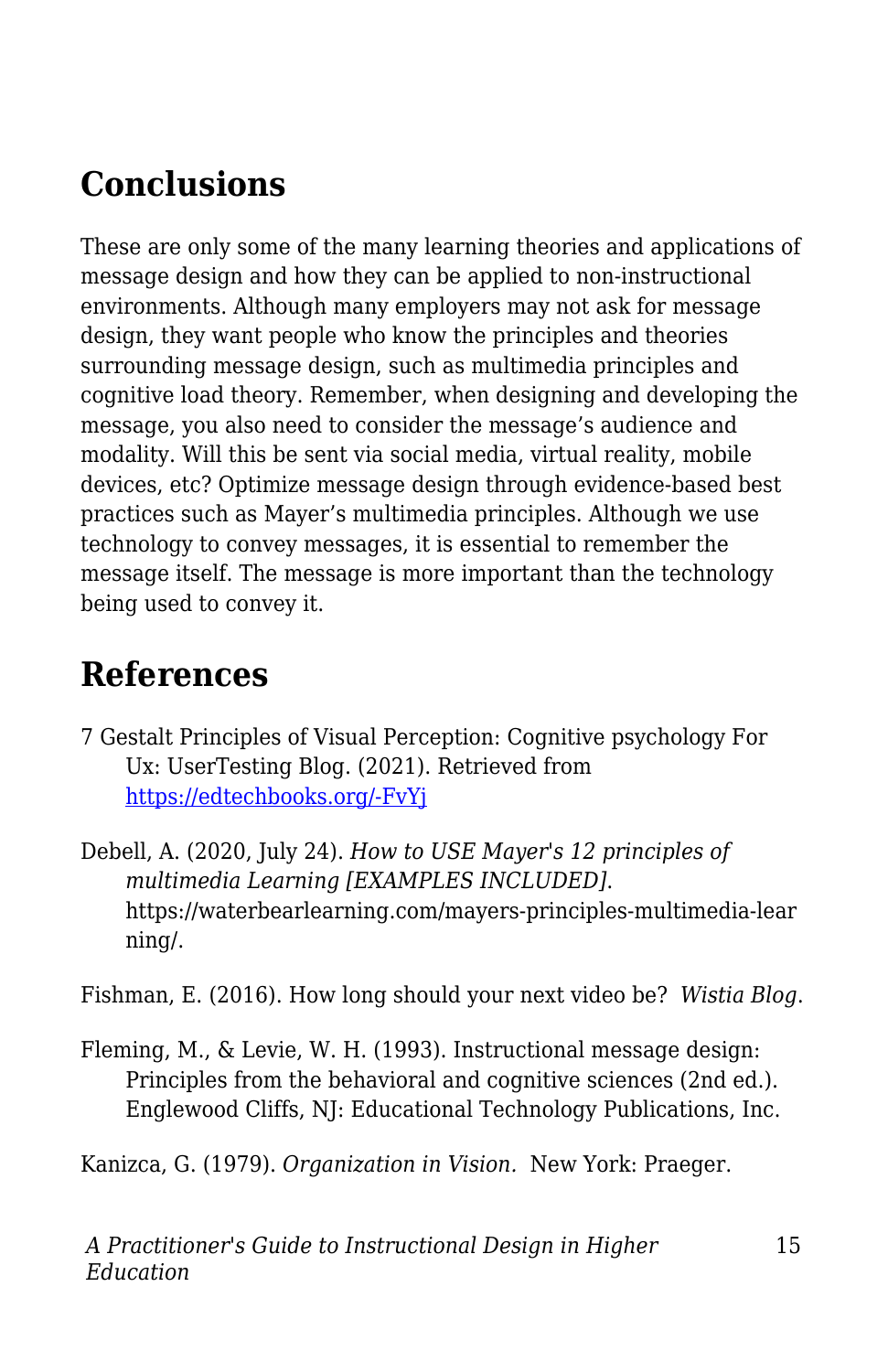- Miller, G. (1956). Human memory and the storage of information. *IRE Transactions on Information Theory*, *2*(3), 129-137.
- Moore, P., & Fitz, C. (1993). Gestalt theory and instructional design. *Journal of technical writing and communication*, *23*(2), 137-157.
- Morrison, G. R., Ross, S. J., Morrison, J. R., & Kalman, H. K. (2019). *Designing effective instruction*. John Wiley & Sons.
- Mycommersials (2009, November 16). Early AOL commercial (1995). YouTube. https://www.youtube.com/watch?v=1npzZu83AfU&t=18s
- Nielsen Norman Group (2019). Videos as Instructional Content: User Behaviors and UX Guidelines. Retrieved April 9, 2021, from [https://edtechbooks.org/-cQU](https://www.nngroup.com/articles/instructional-video-guidelines/)
- Pagliacci Pizza (2013, June 12). How to Hand Toss Pizza Dough. YouTube. https://www.youtube.com/watch?v=VIJlRXMfW50&t=140s
- *PATH TO PURCHASE BEAUTY JOURNEY*. (2021). [Illustration]. Luth Research. [https://edtechbooks.org/-rCma](https://luthresearch.com/infographic/path-to-purchase-beauty-journey/)
- Pettersson, R. (2012). Introduction to message design. *Journal of Visual Literacy*, *31*(2), 93-104.
- Profoyarzun (2021, April 8) . Mayer's Multimedia Principles. YouTube. <https://youtu.be/7QnGHXBMNKg>
- Ramlatchan, M. (2019). Message design for instructional designers An introduction. In M. Ramlatchan (Ed.), Instructional Message Design: Theory, Research, and Practice (Vol. 1). Norfolk, VA: Kindle Direct Publishing.
- Rello, L., & Baeza-Yates, R. (2013, October). Good fonts for dyslexia.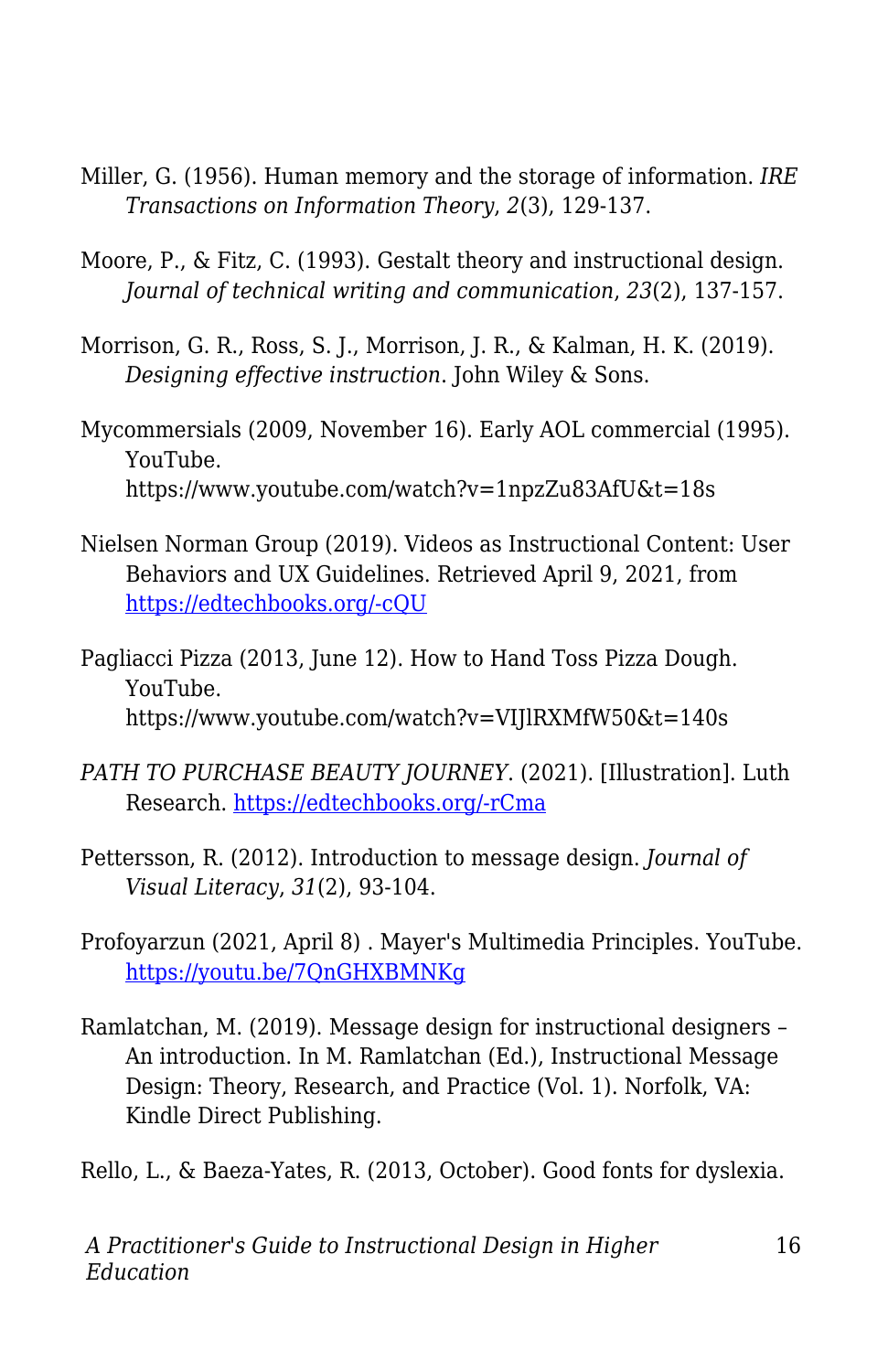In *Proceedings of the 15th international ACM SIGACCESS conference on computers and accessibility* (pp. 1-8).

- Sweller, J., Ayres, P., & Kalyuga, S. (2011). Measuring cognitive load. In *Cognitive load theory* (pp. 71-85). Springer, New York, NY.
- Sellnow, D. D., Lane, D., Littlefield, R. S., Sellnow, T. L., Wilson, B., Beauchamp, K., & Venette, S. (2015). A receiver-based approach to effective instructional crisis communication. *Journal of Contingencies and Crisis Management, 23*(3), 149-158. doi:10.1111/1468-5973.12066
- Sellnow, D. D., Lane, D. R., Sellnow, T. L., & Littlefield, R. S. (2017). The IDEA model as a best practice for effective instructional risk and crisis communication. *Communication Studies*, *68*(5), 552-567.
- Sweller, J. (1988). Cognitive load during problem-solving: Effects on learning. *Cognitive science*, *12*(2), 257-285.
- van der Meij, H., & van der Meij, J. (2013). Eight guidelines for the design of instructional videos for software training. *Technical communication*, *60*(3), 205-228.